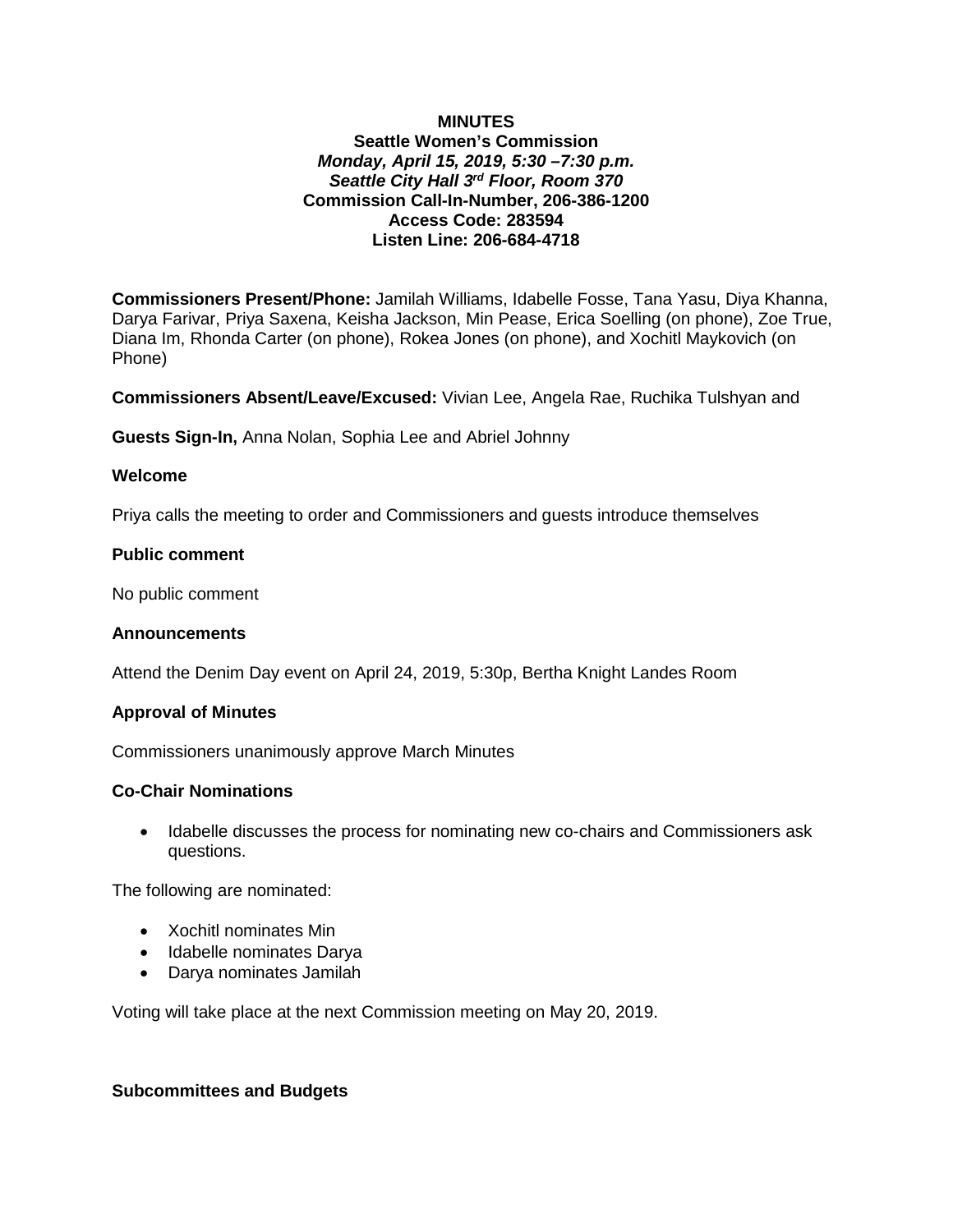- Priya asks for 2019 budget requests
- Subcommittees will need more time
- Budgets will be tabled to next month's meeting.
- Subcommittees are asked to come with their budgets and how they intend to spend the requested funds

# **Jeannette Williams Award**

- Keisha discusses her budget items and will have a more accurate picture at next month's meeting
- They intend to have a number of artists @\$75 per person and budget \$100 for the award. Information about security, food, and other things are forthcoming.

# **Denim Day**

• Idabelle announces that the Denim Day event report will be discussed in their subcommittee report

# **SAAM Proclamation**

- Idabelle shares the disturbing incident that occurred at the City Council Meeting and the concern on how things were handled while they presented the SAAM Proclamation at City Hall.
- Things were not handled well by the President of the City Council, who lead the meeting. A letter has been sent to the City Council President to have new policy put in place regarding the incident around threats of sexual violence that is never acceptable. Idabelle will send it to the Commission and notes that they have not heard back from CM Harrell's Office yet.
- Commissioners discuss putting out a public statement around this issue. The comments made by the person who made his comments were directed with threats of hate, threats of sexual violence, and attacking three women of color.
- Commissioner Xochitl said that she would like to do an op ed and put it in local papers and Darya makes a motion to have the letter that was sent to CM President, made public was seconded by Zoe. Darya asks that the Commission wait 3 business days from today to send out the letter, (Wednesday morning); Xochitl will do a press release and Tana said she will do an op ed. Commissioners unanimously approve the motion.

## Subcommittee Reports:

Community Health and Wellness – Zoe reports on:

- Met with professors and students to read a case report on firearms control and how they record their information. It will take until fall to complete the 10-week program.
- Rokea shares that they want to do an event in August and have it off-site and collaborate with the Library who has a very limited budget, wants to collaborate on this